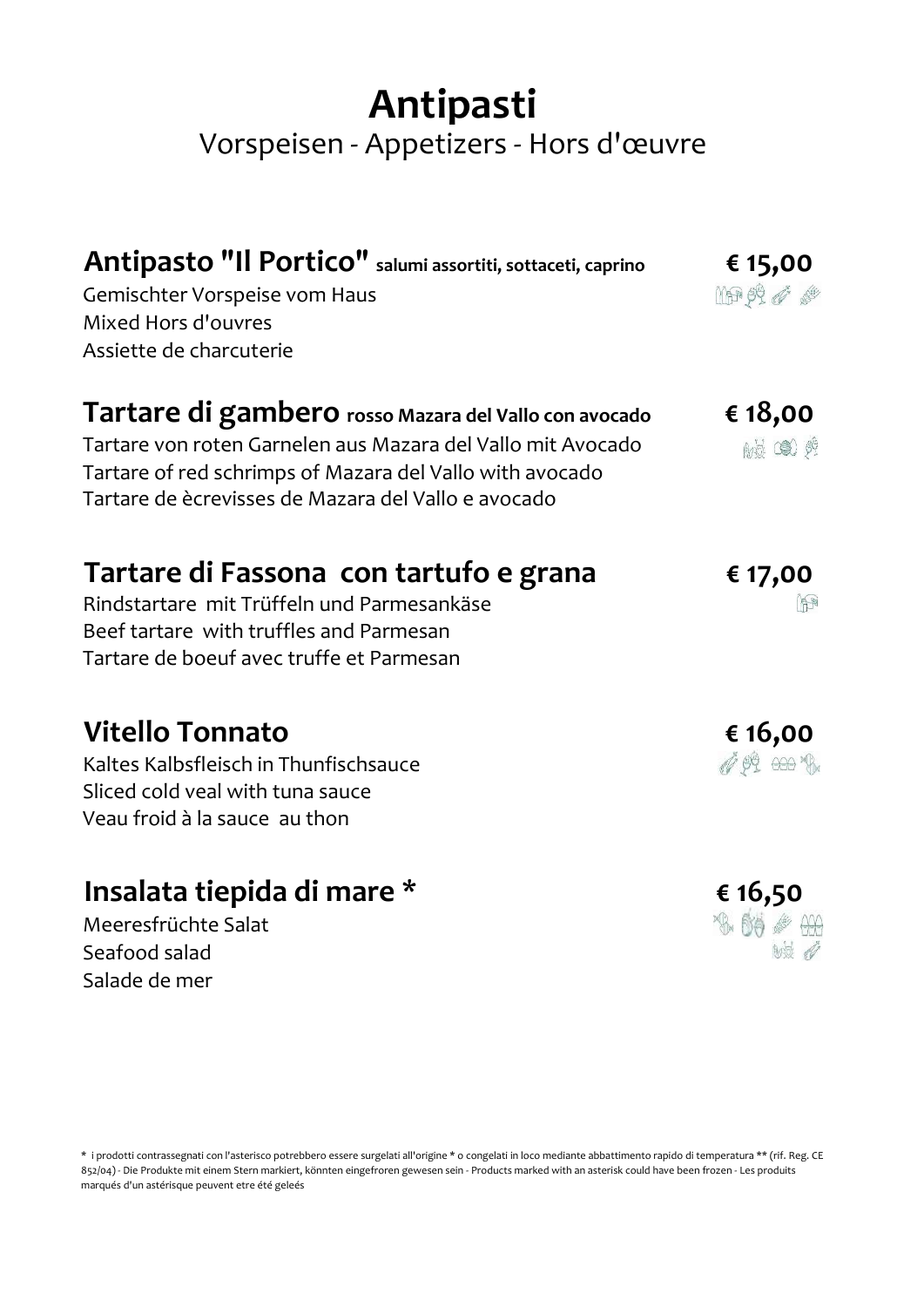| Carpaccio di salmone affumicato, fragole e insalatina di finocchi | € 16,00 |
|-------------------------------------------------------------------|---------|
| Geräucherter Lachs Carpaccio mit Erdbeeren und Fenchelsalat       |         |
| Smoked salmon carpaccio, strawberries and fennel salad            |         |
| Carpaccio de saumon fumè et fraises avec petit salade de fenouils |         |
| Prosciutto crudo di Parma e melone                                | € 15,00 |
| Parma Schinken mit Melone                                         |         |
| Parma ham with rock melon                                         |         |
| Jambon cru et melon                                               |         |
| Bruschetta all'abruzzese                                          | € 10,00 |
| Gegrillte Brotschnitte mit frischen Tomaten und Basilikum         |         |
| Toasted bread with fresh tomato and basil                         |         |
| Pain grillé avec tomates et basilic                               |         |
| Caprese                                                           | € 10,00 |
| MozzarellaKäse mit Tomaten                                        |         |
| Mozzarella cheese with tomatoes                                   |         |

Mozzarella et tomates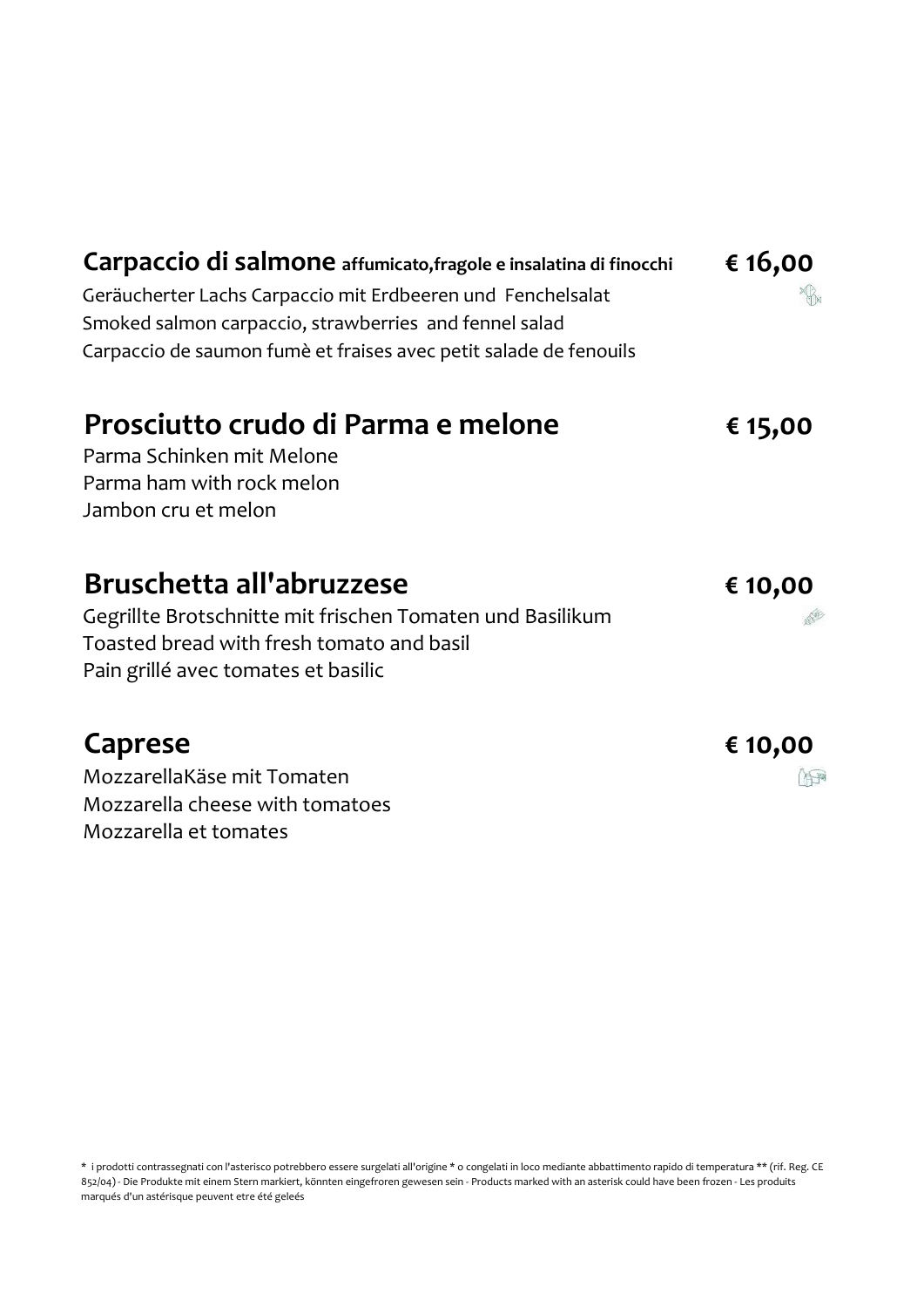## Primi Erste Gerichte - First courses - Premiers cours

| Spaghetti all'aragostella* min. 2 persone<br>Spaghetti mit kleiner Languste<br>Spaghetti with little spiny-lobster<br>Spaghetti avec petit langouste | € 22,00<br>。 兴 的                                                                                                                                                                                                                                                                                                                                               |
|------------------------------------------------------------------------------------------------------------------------------------------------------|----------------------------------------------------------------------------------------------------------------------------------------------------------------------------------------------------------------------------------------------------------------------------------------------------------------------------------------------------------------|
| Tagliolini al tartufo nero<br>Kleine Bandnudeln mit Trüffel<br>Thin noodles with truffle<br>Tagliolinis au truffe                                    | € 19,50<br>$\begin{picture}(20,20) \put(0,0){\line(1,0){10}} \put(15,0){\line(1,0){10}} \put(15,0){\line(1,0){10}} \put(15,0){\line(1,0){10}} \put(15,0){\line(1,0){10}} \put(15,0){\line(1,0){10}} \put(15,0){\line(1,0){10}} \put(15,0){\line(1,0){10}} \put(15,0){\line(1,0){10}} \put(15,0){\line(1,0){10}} \put(15,0){\line(1,0){10}} \put(15,0){\line(1$ |
| Spaghetti allo scoglio*<br>Spaghetti mit Meeresfrüchte<br>Spaghetti with seafood<br>Spaghettis avec fruits de mer                                    | € 18,50<br>$\mathbb{R} \oplus \mathbb{P}$<br>99.65                                                                                                                                                                                                                                                                                                             |
| Spaghetti alle vongole<br>Spaghetti mit Venusmuscheln<br>Spaghetti with clams<br>Spaghettis avec palourdes                                           | € 18,00<br>60 60                                                                                                                                                                                                                                                                                                                                               |
| Tagliolini code di gambero e zucchine<br>Kleine Bandnudeln mit Garnelenschwänze und Zucchini<br>Thin noodles with prawn tails and courgettes         | € 18,00<br>99 bis 000                                                                                                                                                                                                                                                                                                                                          |

Risotto ai funghi porcini e gorgonzola

Tagliolinis aux queues d'écrevisses et courgettes

Risotto mit Steinpilzen und Gorgonzola-Käse Risotto with wild mushrooms and Gorgonzola cheese Risotto aux champignons porcini et formage Gorgonzola € 15,00  $4419$   $d^2$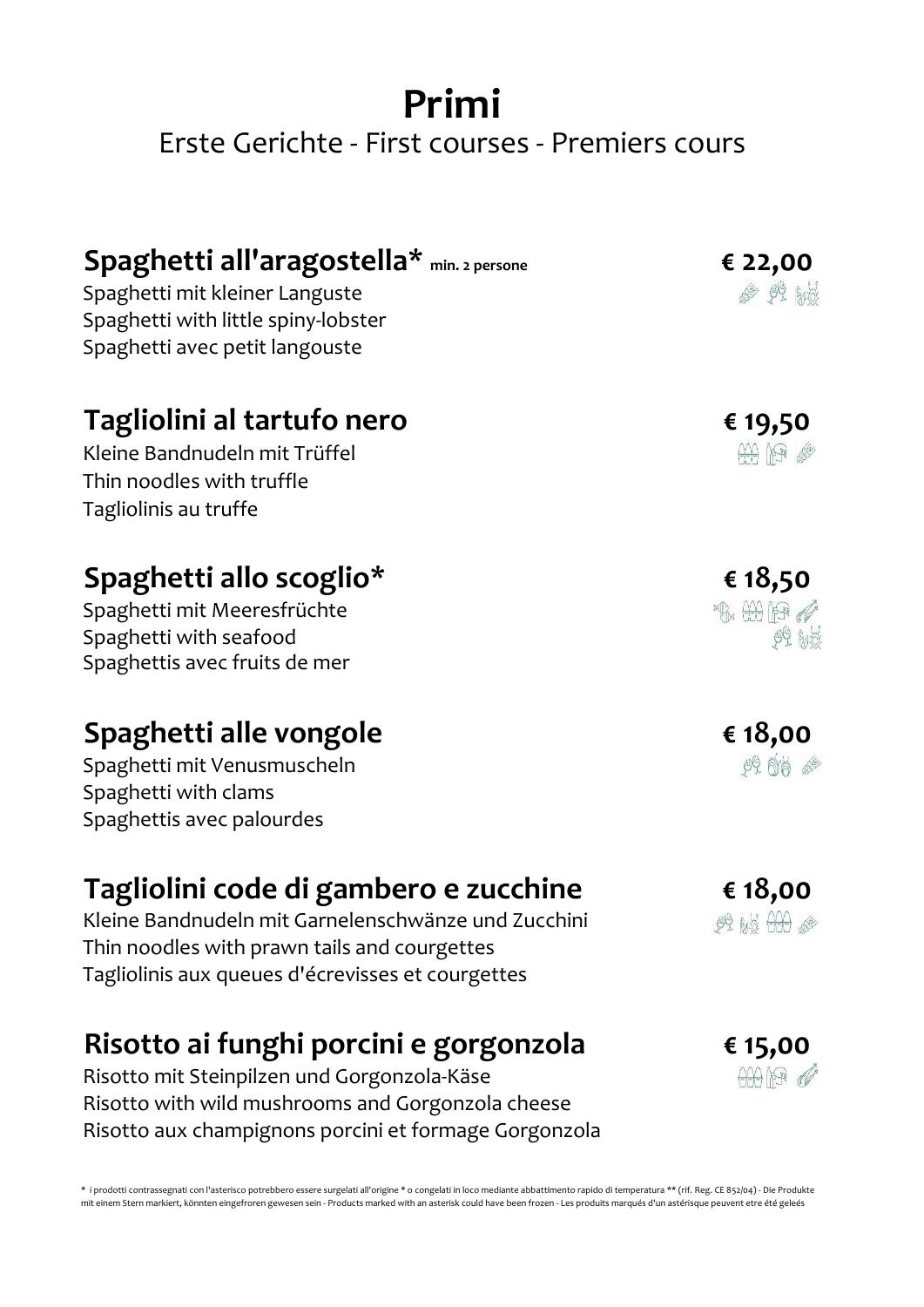| Gnocchi di patate alla boscaiola<br>Kartoffelnklößchen mit Sahne, Steinpilzen und Tomaten<br>Potatoes dumpling with cream, porcini mushrooms and tomatoes<br>Gnocchis de pommes de terre avec crème, cèpes et tomates                                                         | € 14,00<br>AA @ AA @                           |
|-------------------------------------------------------------------------------------------------------------------------------------------------------------------------------------------------------------------------------------------------------------------------------|------------------------------------------------|
| Panciotti melanzane e scamorza con pomodorini cherry*<br>Auberginen und Scamorza-Käse Ravioli mit Kirschtomaten<br>Aubergines and scamorza cheese ravioli with cherry tomatoes<br>Raviolis de aubergines et scamorza aux tomates cerises                                      | € 13,00<br>明 @ 出                               |
| Delizie alle erbe di campo al burro e salvia*<br>Quark-Ravioli mit Butter und Salbei<br>Ricotta cheese ravioli with butter and sage<br>Raviolis de ricotta au beurre et sauge                                                                                                 | € 12,00<br><b>A</b>                            |
| Spaghetti alla carbonara<br>Spaghetti nach carbonara Art<br>Spaghetti carbonara<br>Spaghettis à la carbonara                                                                                                                                                                  | € 12,00<br>$\mathbb{H}$ $\otimes$ $\mathbb{H}$ |
| Pennette all'amatriciana<br>Makkaroni nach Amatriciana Art (Tomatensauce, Bauchspeck, Pfeffer und Pecorino Käse)<br>Pasta quills amatriciana (tomato sauce, bacon, pepper, and pecorino cheese)<br>Pâtes courtes à l'amatriciana (tomates, poivre, lard et fromage au brebis) | € 12,00<br>$\mathbb{P}$                        |
| Penne all'arrabbiata<br>Makkaroni mit Scharfer Tomatensauce<br>Pasta quills with spicy tomato sauce<br>Pâtes courtes avec piment et sauce au tomates                                                                                                                          | 11,50<br>€                                     |
| Lasagne all'emiliana **<br>39 第一                                                                                                                                                                                                                                              | 11,00<br>€                                     |

Zuppa di verdure\*  $G$ emüsesuppe-Vegetable soup-Potage aux légumes  $G, 8, 00$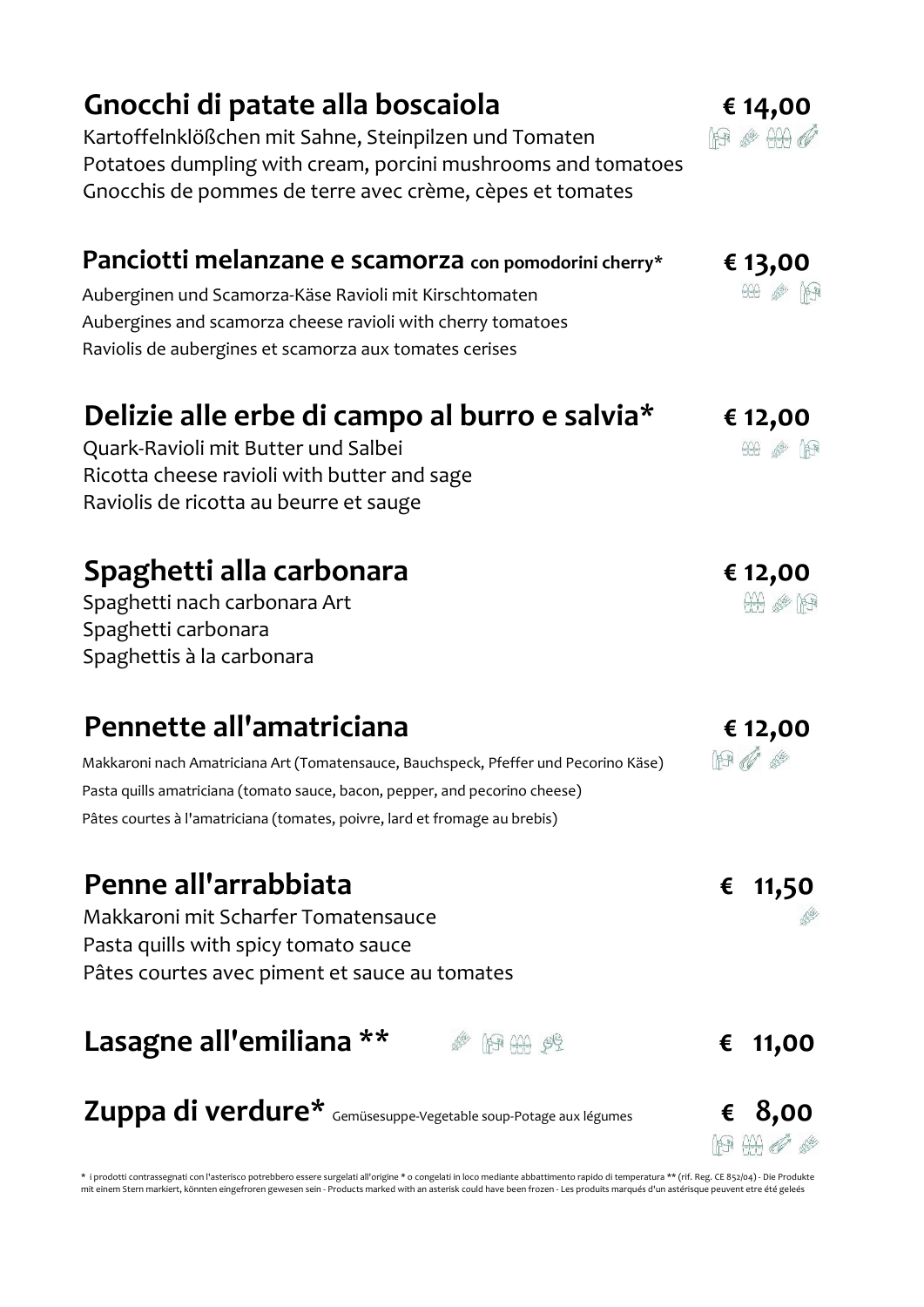# Secondi di carne

Fleisch - Second courses of meat - Principaux cours de viande

| Gegrilltes Black-Angus Entrecôte mit Kräuterbutter               |                    |
|------------------------------------------------------------------|--------------------|
| Grilled black Angus-Entrecôte with herb butter                   |                    |
| Entrecôte Black Angus sur le grille avec beurre aux herbes fines |                    |
| Chateaubriand con salsa alla moda dello chef                     |                    |
| Chateaubriand nach Art des Chef                                  | 626,00             |
| Chateaubriand chef style                                         |                    |
| Chateaubriand à la mode du chef                                  |                    |
| Carrè d'agnello aromatizzato alle erbe con salsa alla menta      | € 25,00            |
| Lammskarree mit Kräuter und Minzsauce                            | $(2)$ $(3)$ $(4)$  |
| Loin of lamb with herbs and mint sauce                           | $\chi^2$ $\approx$ |
| Carrè de agneu avec herbes et sauce à la menthe                  |                    |
| Filetto di manzo al pepe verde                                   | € 25,00            |

#### Filetto di manzo al pepe verde

Rinderfilet mit grünem Pfeffer Fillet of beef with green pepper Filet de bœuf avec poivre vert

## Filetto alla Woronoff

 Rinderfilet mit Senf Sauce Fillet of beef with moustard sauce Filet de bœuf avec sauce moutarde

\* i prodotti contrassegnati con l'asterisco potrebbero essere surgelati all'origine \* o congelati in loco mediante abbattimento rapido di temperatura \*\* (rif. Reg. CE 852/04) - Die Produkte mit einem Stern markiert, könnten eingefroren gewesen sein - Products marked with an asterisk could have been frozen - Les produits marqués d'un astérisque peuvent etre été geleés

€ 25,00

**A YAK PR** 

 $AA$   $\lll$   $\times$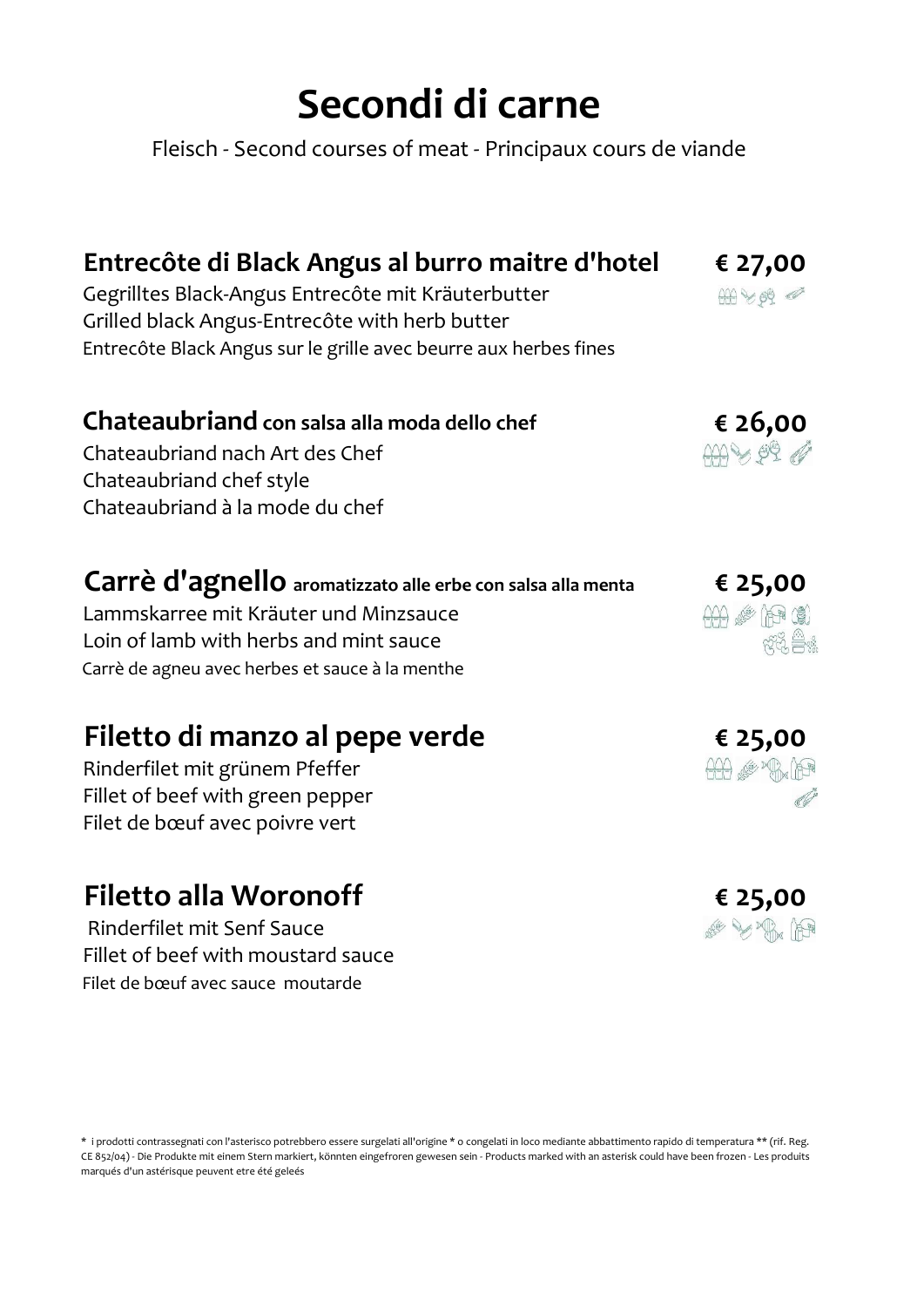#### Filetto di manzo alla griglia

Gegrilltes Rinderfilet Grilled fillet of beef Filet de bœuf sur le grillé

#### Scaloppine di vitello al limone

Kalbsschnitzel mit Zitronen Sauce Veal escalope with lemon sauce Escalope de veau avec sauce citron

#### Paillard di vitello alla piastra

€ 17,00

€ 18,00199 6

Kalbsschnitzel vom Grill Grilled veal paillard Paillard de veau grillé

Contorni compresi - Beilagen inbegriffen - Garnish included - Garnitures inclus

\* i prodotti contrassegnati con l'asterisco potrebbero essere surgelati all'origine \* o congelati in loco mediante abbattimento rapido di temperatura \*\* (rif. Reg. CE 852/04) - Die Produkte mit einem Stern markiert, könnten eingefroren gewesen sein - Products marked with an asterisk could have been frozen - Les produits marqués d'un astérisque peuvent etre été geleés

€ 24,00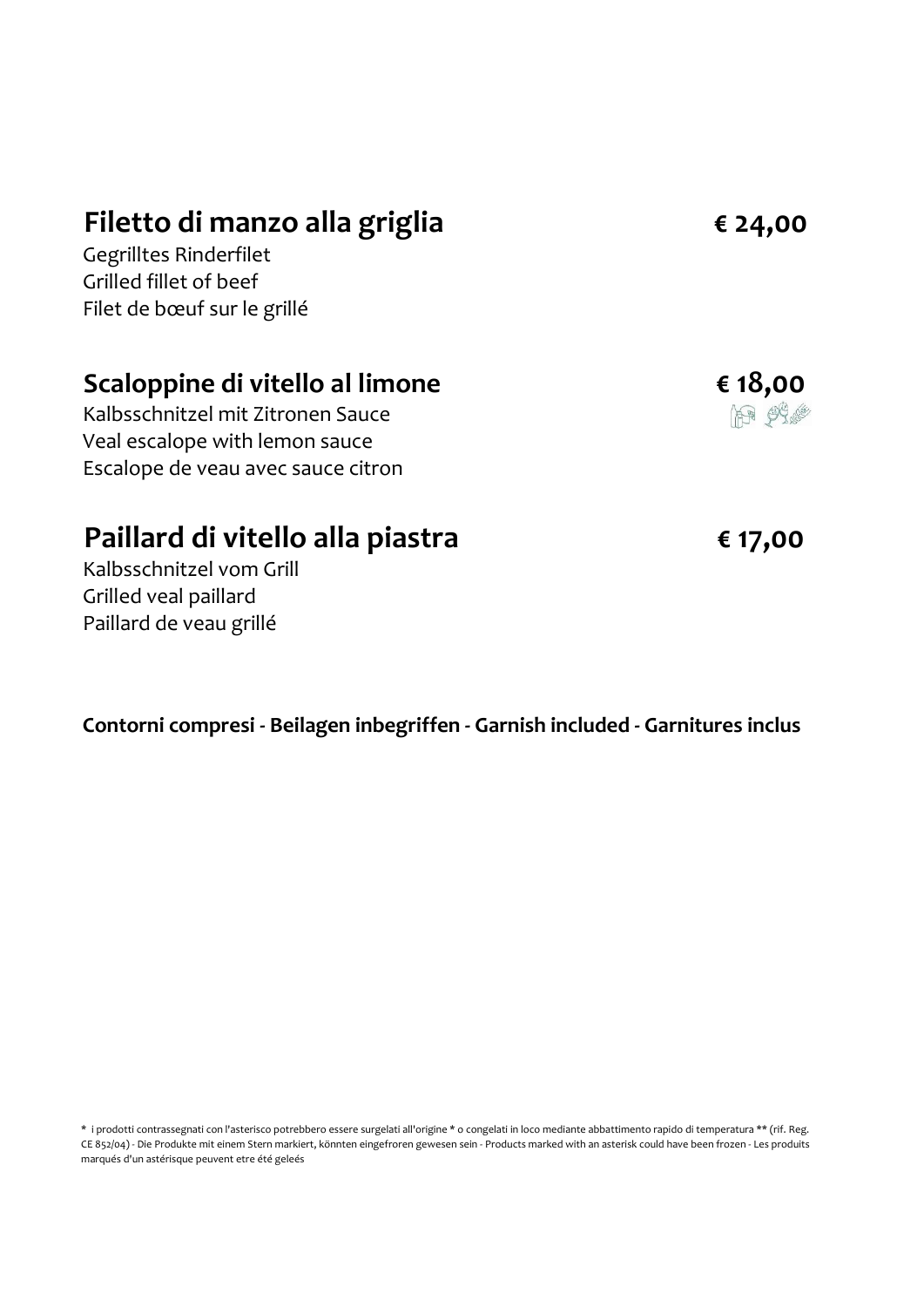# Secondi di pesce

Fischgerichte - Second courses of fish - Principaux cours de poissons

| Grigliata mista di pesce<br>Gemischte Fisch-Grillplatte<br>Mixed grilled fisch                                                                                 | € 27,00<br><b>MA 9900 %</b>            |
|----------------------------------------------------------------------------------------------------------------------------------------------------------------|----------------------------------------|
| Grillade de poisson assortis                                                                                                                                   |                                        |
| Fritto misto*<br>Gemischte Fischfritüre<br>Mixed fried fish<br>Friture de poissons assortis                                                                    | € 25,00<br><b>ALANGE AS</b><br>OC AAMH |
| Trancetto di tonno alle erbe aromatiche con coulis di pesche<br>Thunfisch-scheibe in Gewürzkräuter und pfirsich Sauce<br>Sliced tuna in herbs with peach sauce | € 23,00                                |

Tranche de thon aux herbes avec sauce de pêche

### Filetto di orata alla mediterranea

Goldbrassenfilet mit Tomaten und Oliven Fillet of seabream with tomatoes and olives Filet de daurade avec tomates et olives

### Filetto di pesce persico dorato al burro e salvia\*

Barschfilet mit Butter und Salbei Perch fillet mit butter and sage Filet de perche au beurre et sauge

Contorni compresi - Beilagen inbegriffen - Garnish included - Garnitures inclus

\* i prodotti contrassegnati con l'asterisco potrebbero essere surgelati all'origine \* o congelati in loco mediante abbattimento rapido di temperatura \*\* (rif. Reg. CE 852/04) - Die Produkte mit einem Stern markiert, könnten eingefroren gewesen sein - Products marked with an asterisk could have been frozen - Les produits marqués d'un astérisque peuvent etre été geleés



€ 22,00

80 40 观

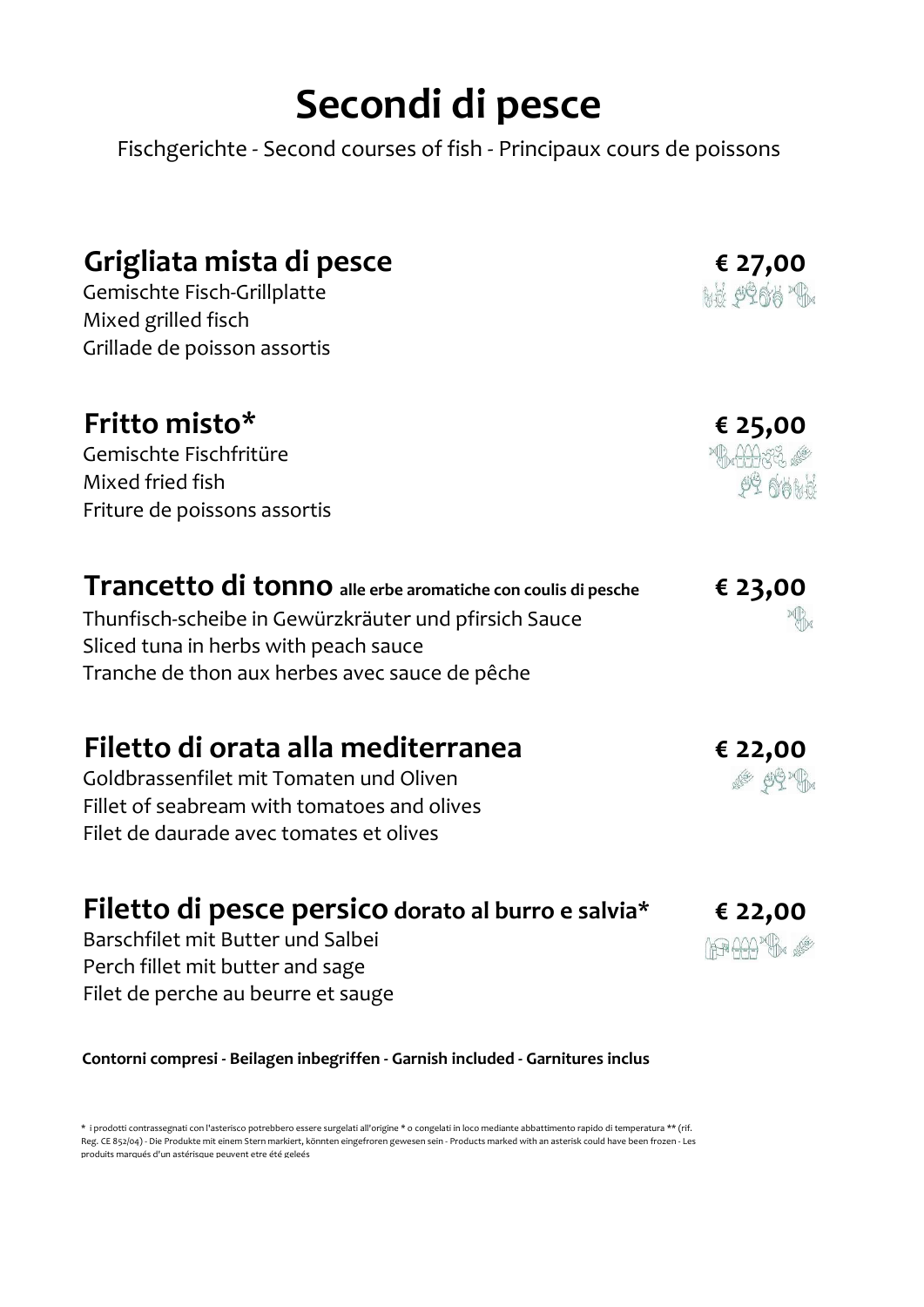### Formaggi - Käse - Cheese

| Selezione di Formaggi locali                                                                                                                                    | € 12,00 |
|-----------------------------------------------------------------------------------------------------------------------------------------------------------------|---------|
| Auswahl von lokalen Käsen                                                                                                                                       | 中       |
| Selection of local cheeses                                                                                                                                      |         |
| Insalate - Salat - Salad                                                                                                                                        |         |
| <b>Insalata verde -</b> Grüner Salat - green salad                                                                                                              | € 5,00  |
| Insalata mista/pomodori/ pomodori e cipolle<br>Gemischter/Tomaten/Tomaten und Zwiebeln Salat<br>Mixed/tomatoes/ tomatoes & onions salad                         | € 6,50  |
| Verdure - Gemüse - Vegetables                                                                                                                                   |         |
| Verdure di stagione cotte al vapore o al burro<br>Gedunstete oder sautierten mit Butter Gemüse der Saison<br>Seasonal steamed or sauteed with butter vegetables | € 8,00  |
| Patate fritte / Pommes frites / French fries *                                                                                                                  | € 6,50  |

#### Menù bimbi - Kinder menu - Children's menu

| 1 - Milanese + patate fritte $*$        | € 13,00                            |
|-----------------------------------------|------------------------------------|
| Paniertes Schnitzel + Pommes frites     | $R2$ $\mathscr{E}$ $\bigcirc$ $AR$ |
| Breaded escalope + french fries         | (\$) ( <del>19</del> 4.            |
| 2 - Pasta al pomodoro + patate fritte * | € 11,50                            |
| Nudeln mit Tomatensauce + Pommes frites |                                    |

\* i prodotti contrassegnati con l'asterisco potrebbero essere surgelati all'origine \* o congelati in loco mediante abbattimento rapido di temperatura \*\* (rif. Reg. CE 852/04) - Die Produkte mit einem Stern markiert, könnten eingefroren gewesen sein - Products marked with an asterisk could have been frozen - Les produits marqués d'un astérisque peuvent etre été geleés

Pasta with tomato sauce + french fries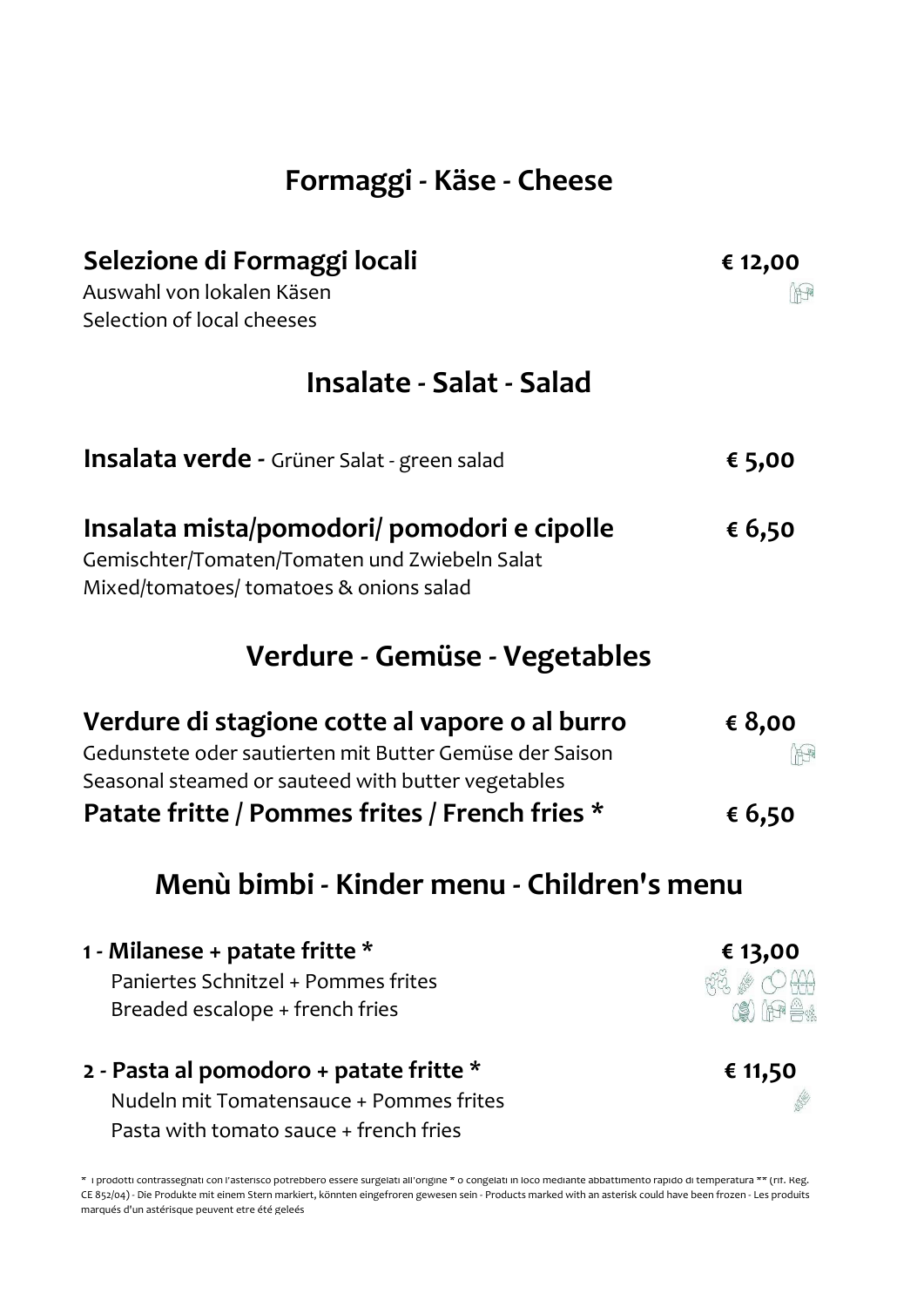## Dessert

| Tiramisù<br>1994 59 2018                               | € 7,00 |
|--------------------------------------------------------|--------|
| Panna cotta                                            | € 6,00 |
| Creme caramel<br>109 09 8 6 6 4 4                      | € 5,50 |
| Meringata<br>A P (2) 6 3 4 4                           | € 5,50 |
| Tortino di cioccolato al cuore caldo                   | € 6,00 |
| Gelato misto<br>AP (S) & F& HA & O R&                  | € 5,50 |
| Semifreddi (Tartufo nero, Cassata)<br>A APHIC & CD 4 3 | € 5,50 |
| Sorbetto al limone<br><b>ALPCO HA &amp; CD 42</b>      | € 5,50 |
| Frutta fresca di stagione                              | € 5,00 |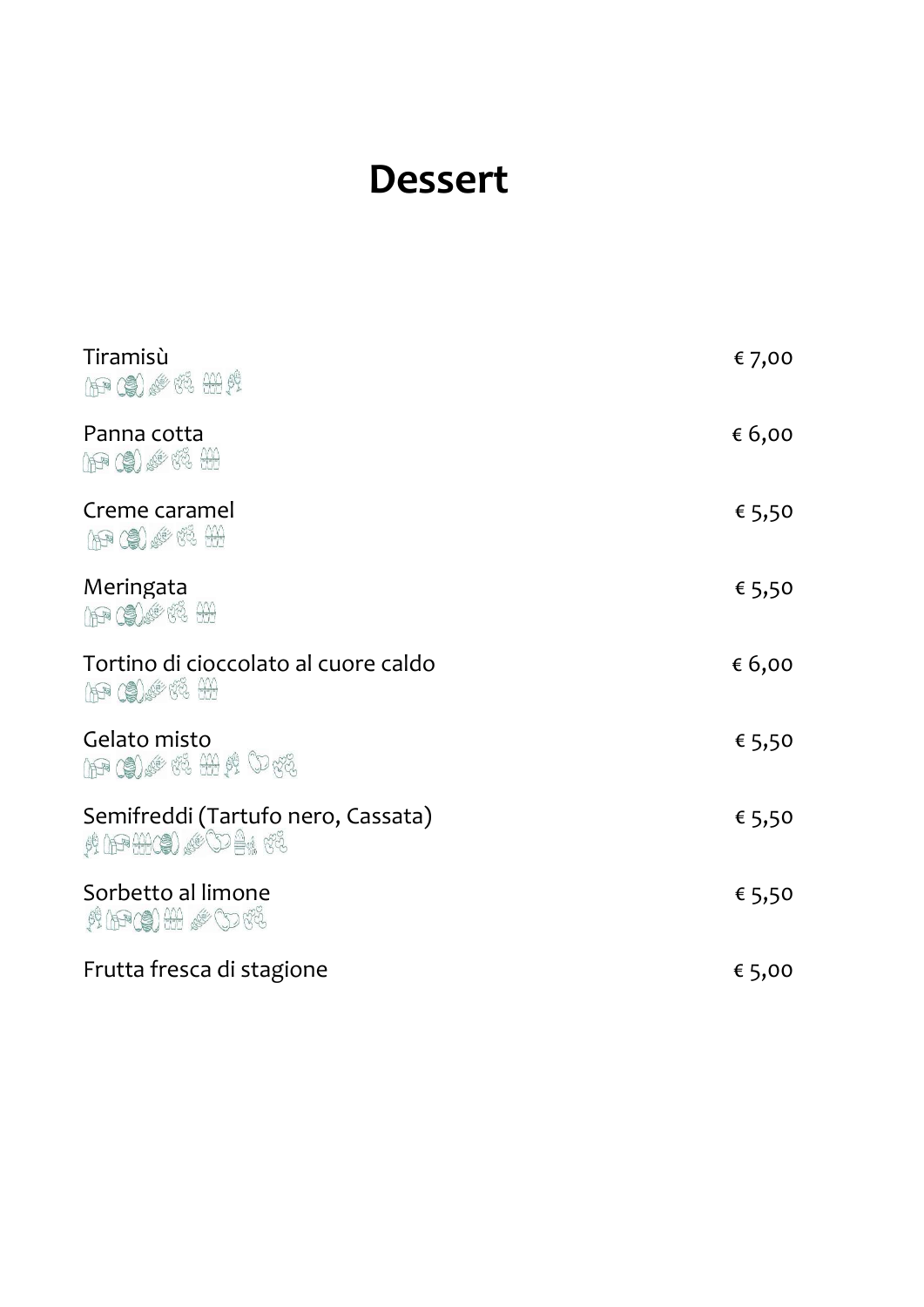# **Vini Rossi**

Rotweine - Red wines - Vins rouges

| Rosso della Casa, bicchiere (Glas) | € 3.50  |
|------------------------------------|---------|
| Dolcetto d'Alba, bicchiere (Glas)  | € 4,00  |
| Rosso della Casa, sfuso ¼ litro    | € 4,50  |
| Rosso della Casa, sfuso 1/2 litro  | € 6,50  |
| Rosso della Casa, sfuso 1 litro    | € 13,00 |

| Barbera d'Alba Superiore Demaria Bartolomeo, d.o.c. - 15,5°        | Piemonte  | € 28,00 |
|--------------------------------------------------------------------|-----------|---------|
| Rosso del Monferrato (Pinot/Merlot) L'amo - Lagobava, d.o.c. - 14° | Piemonte  | € 28,00 |
| Dolcetto delle Langhe Demaria Bartolomeo, d.o.c. - 13,5°           | Piemonte  | € 19,00 |
| Nebbiolo d'Alba Demaria Bartolomeo, d.o.c. - 14°                   | Piemonte  | € 25,00 |
| Bonarda dell'Oltrepò Pavese frizzante conti di Gambarana - 12,5°   | Lombardia | € 17,00 |
| Valpollicella Classico le Caleselle, Santi d.o.c. - 13°            | Veneto    | € 22,00 |
| Valpolicella Ripasso Solane, d.o.c. - 14°                          | Veneto    | € 28,00 |
| Rosso di Montepulciano Sabazio La Braccesca, d.o.c. - 14,5°        | Toscana   | € 20,00 |
| Santa Cristina Le Maestrelle Marchesi Antinori, d.o.c. - 14°       | Toscana   | € 19,00 |
| Morellino di Scansano Melini, d.o.c.g. - 14°                       | Toscana   | € 23,00 |
| Primitivo del Salento Piluna - Monaci, IGT - 14°                   | Puglia    | € 22,00 |
| Negroamaro del Salento Maru - Monaci, IGT - 13°                    | Puglia    | € 22,00 |
| Nero d'Avola Alto Reale tenuta Rapitalà, d.o.c. - 13,5°            | Sicilia   | € 23,00 |
| Merlot del Lazio Fontana Candida Togale, IGT - 13,5°               | Lazio     | € 17,00 |

#### Riserva

| Barolo cantina Demaria Bartolomeo d.o.c.g. - 14,5°            | Piemonte | € 62,00 |
|---------------------------------------------------------------|----------|---------|
| Barolo Prunotto d.o.c.g. - 13,5°                              | Piemonte | € 60,00 |
| Gattinara Travaglini 2018, d.o.c.g. cl. 75 - 13,5°            | Piemonte | € 39,00 |
| Barbaresco Prunotto d.o.c.g. - 13,5°                          | Piemonte | €46,00  |
| Rosso di Montalcino - Pian delle Vigne Antinori, d.o.c. - 14° | Toscana  | € 30,00 |
| Bolgheri Il Bruciato Tenuta Gualdoal Tasso, d.o.c. - 13,5°    | Toscana  | € 38,00 |
| Chianti Classico Peppoli, d.o.c.g. cl. 75 - 13,5°             | Toscana  | € 30,00 |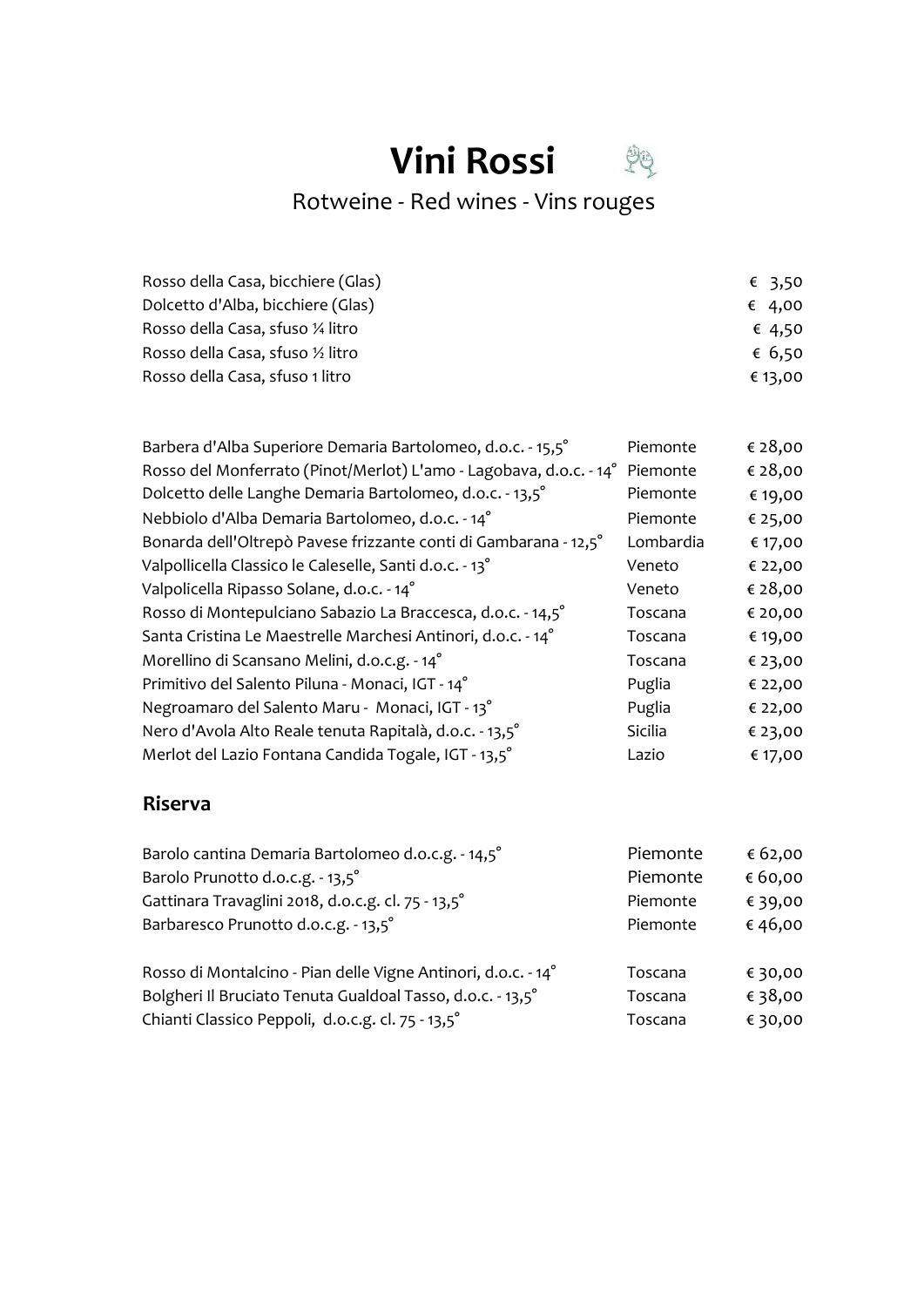## **Vini Bianchi**

#### Weissweine - White wines - Vins blancs

| Bianco della Casa, bicchiere (Glas) | € 4,00  |
|-------------------------------------|---------|
| Roero Arneis, bicchiere (Glas)      | € 4,50  |
| Bianco della Casa, sfuso ¼ litro    | € 5,50  |
| Bianco della Casa, sfuso 1/2 litro  | € 7,50  |
| Bianco della Casa, sfuso 1 litro    | € 15,00 |

| Roero Arneis Demaria Bartolomeo, d.o.c.g. - 13°             | Piemonte              | € 22,00 |
|-------------------------------------------------------------|-----------------------|---------|
| Roero Arneis Lagobava, d.o.c.g. - 13,5°                     | Piemonte              | € 22,00 |
| Gavi del comune di Gavi Tacchino, d.o.c.g. - 12,5°          | Piemonte              | € 21,00 |
| Erbaluce di Caluso d.o.c.g. Ferrando - 12°                  | Piemonte              | € 24,00 |
| Chèrdi - Piemonte Sauvignon Orsi Roberto, d.o.c. - 13°      | Piemonte              | € 23,00 |
| Chardonnay del Piemonte Castello di Uviglie, d.o.c. - 12,5° | Piemonte              | € 26,00 |
| Pinot Grigio Collio Conti Formentini, IGT - 13°             | Friuli Venezia Giulia | € 26,00 |
| Friulano Collio Conti Formentini, d.o.c. - 13,5°            | Friuli Venezia Giulia | € 26,00 |
| Lugana d.o.c. Cà dei frati, - 13°                           | Lombardia             | € 26,00 |
| Orvieto Classico - Marchesi Antinori, d.o.c. - 12°          | Umbria                | € 18,00 |
| Chardonnay del Salento Simera, IGT - 13°                    | Puglia                | € 19,00 |
|                                                             |                       |         |

| Rosè Il Giardino S.Cristina Antinori, 12° | Toscana | € 18,00 |
|-------------------------------------------|---------|---------|
|                                           |         |         |
| Vini spumanti                             |         |         |

| Prosecco d.o.c. extra dry Conti d'Arco, 11°               | Veneto   | € 19,00 |
|-----------------------------------------------------------|----------|---------|
| Prosecco d.o.c. Treviso Colli del Soligo, 11 <sup>°</sup> | Veneto   | € 16.00 |
| Moscato d'Asti d.o.c.g. Cà Bianca, 5°                     | Piemonte | € 19,00 |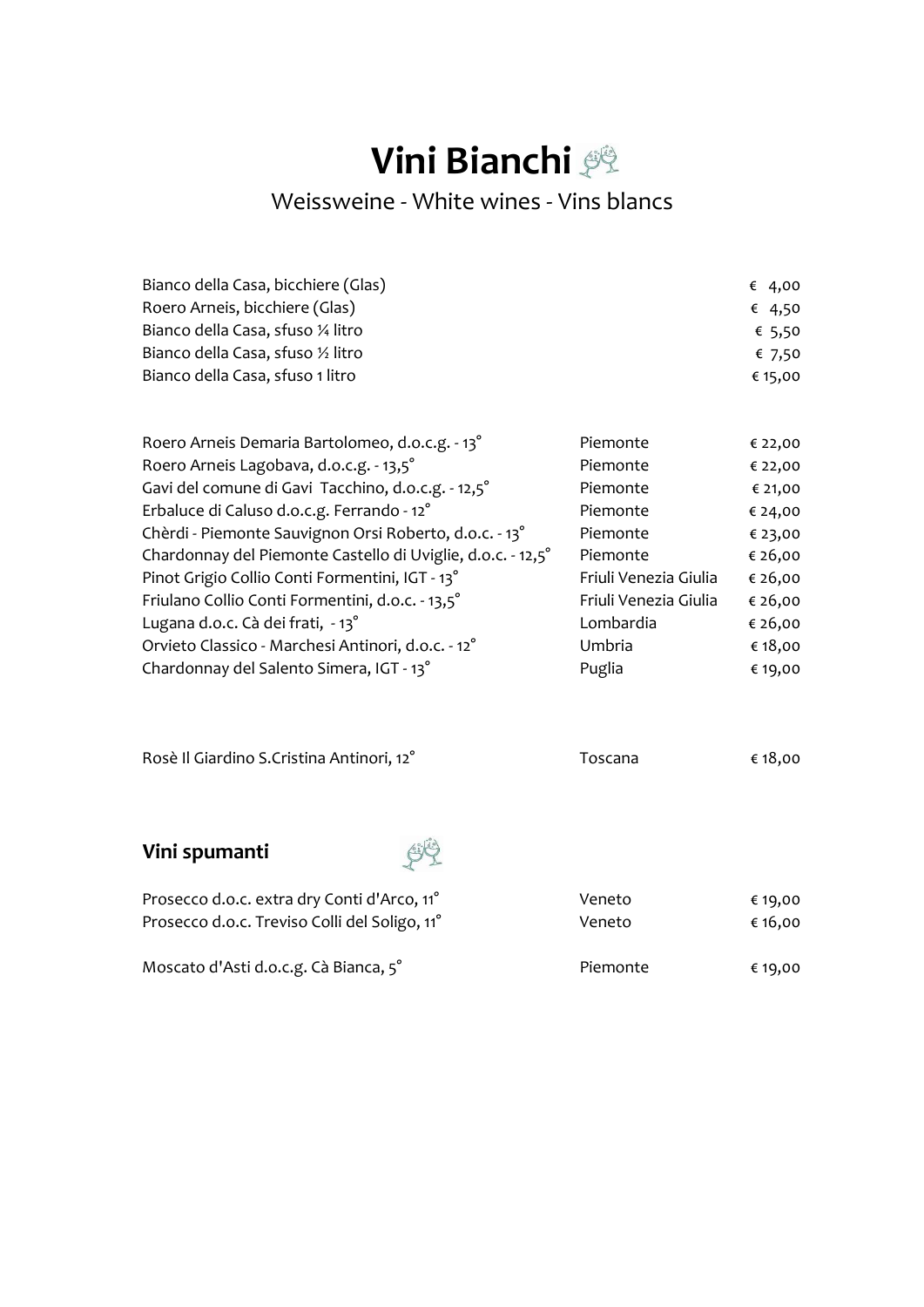## Le Piccole



#### Rossi:

| S. Cristina Marchesi Antinori, d.o.c. - cl. 37,5 - 12,5° | Toscana  | € 11,00   |
|----------------------------------------------------------|----------|-----------|
| Chianti classico Peppoli, d.o.c.g. - cl. 37,5 - 13°      | Toscana  | € $16,00$ |
| Il Bruciato di Bolgheri, d.o.c. - cl. 37,5 - 13°         | Toscana  | € 21,00   |
| Dolcetto di Ovada d.o.c, cl 37,50 - 13°                  | Piemonte | € 11,00   |
| Valpollicella le Caleselle, d.o.c. - cl 37,5 - 12,5°     | Veneto   | € 11,00   |
| Primitivo del Salento Monaci, d.o.c. - 14°               | Puglia   | € 13,50   |
| Negroamaro del salento - Castello Monaci, IGT - 13°      | Puglia   | € 13,00   |
| Barbera d'Asti d.o.c.g, cl 37,50 -14°                    | Piemonte | € 12,50   |
| Barbera d'Asti Bersano d.o.c.g, cl 50 -14°               | Piemonte | € 13,00   |

#### Bianchi:

| Orvieto classico Antinori, d.o.c. - cl. 37,5 - 12 <sup>°</sup> | Umbria   | € 11,00 |
|----------------------------------------------------------------|----------|---------|
| Piemonte Bianco Cantina del Nebbiolo, d.o.c. - 12,5°           | Piemonte | € 13.00 |
| Gavi di Gavi La Giustiniana, d.o.c.g - 13 <sup>°</sup>         | Piemonte | € 13,00 |

#### Rosè:

| Chiaretto di bardolino d.o.c., 12° | Veneto | € 9,50 |
|------------------------------------|--------|--------|
|------------------------------------|--------|--------|